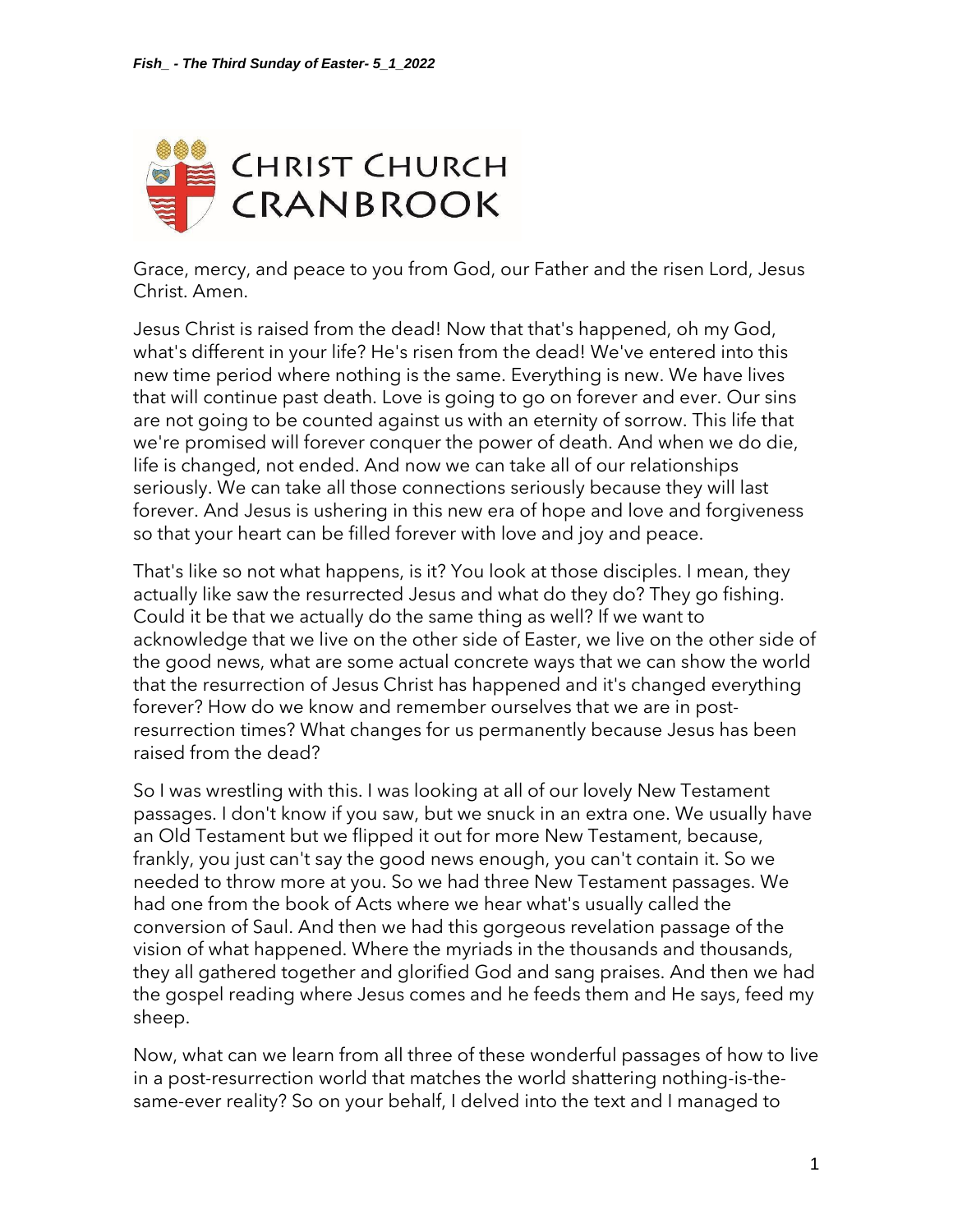kind of eek out four different characteristics of resurrection people. So let's start with the book of Acts. So in there we have that little bit of just desserts for Saul, right? He was going around murdering and threatening people who were "on the way." That's what they used to call Christians. They were people "on the way."

And it says that Saul had the right to take and bind any of them, who he found were following Jesus on the way. And it says men and women, and that sends chills up our spines because that's just fancy speak for saying anybody. Nobody is going to get away with this. Everyone is going to suffer. And that's kind of what's happening today in the Ukraine with children and elderly and everyone in between and all genders, all fleeing for their lives and fighting for their lives. It's painful and it's horrible. And this is what Saul was going to be able to do to the people on the way. And Jesus just stops him dead in his tracks.

I love the way that artists depict this, because it says that Saul fell on the ground. And so they always put them up on a horse so the fall is longer and harder, and sometimes they have that horse falling as well. And it's like this violent experience for this really violent man. And then he can't see, and then he won't eat and drink for three days. And he's told to go to somebody's house and wait for Ananias. And Ananias is this wonderful person who is on the way, just like you and me. Jesus comes to him and says, hey, I want you to go to that guy Saul and like lay hands on him. And Ananias is like, uh, no thank you. I know about this guy. He has power to ruin my life and Jesus says, it's okay. I got this. Just go. It all be great. It's going to change the world.

So this is what I gather from that story. Things that we can learn as postresurrection people. First, Jesus actually has conversations with us because He's alive. He's been risen from the dead. He is alive and He can talk to us and we can talk to Him. And that's exactly what happens with Ananias. They have this conversation. And so post resurrection people have conversations with Jesus, the Savior of the World, every day, all the time, as many times as you want.

Now I can't emphasize this enough. This is really important. And for some of you, this idea of talking to Jesus is so natural to you. It's a gift, you know how to have deep conversations with the Lord. But for others, it's kind of awkward and it's a little strange. Am I really talking to Jesus or myself? And all of that is very holy. And here's what I have to say about that. In the post-resurrection world, we have the church and the church allows us to lean on one another and one another's gifts. Some of us are gifted and know how to have conversations with Jesus. Others of us are gifted and know how to go talk to people who have conversations with Jesus. And that's what we do because Jesus is talking to us and He can listen to us and we have that gift in post resurrection.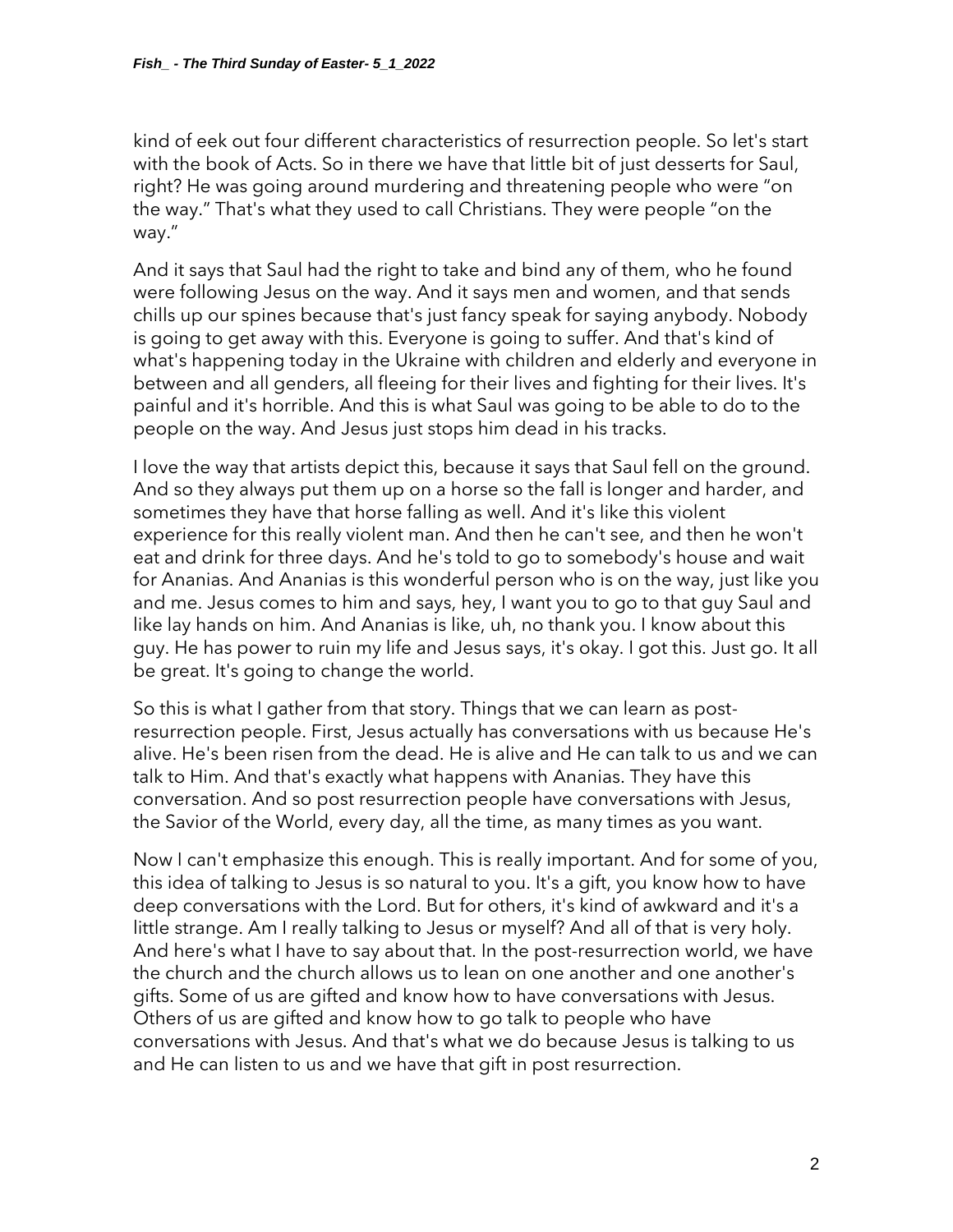Now, if you are interested in learning how to build your gift of having a conversation with Jesus, there are a couple of tools that you can use. One I would recommend is a book that was written by Sarah Young, and it's called *Jesus Calling*. How many of you heard of *Jesus Calling*? So a couple of you have. It's a book, it's also an app and what's unusual about this is it's a book that covers 365 days. It's a devotion book. And it is written in the first person as if Jesus is talking to you. So I took the excerpt that was meant for today and I have it with me. And I'd like to try a little experiment to see if you can experience Jesus talking to you in this way.

So I'm going to invite you to close your eyes right now. You too, who are online and let's see if we can hear Jesus speaking to us. You are in the path of my choosing. There is no randomness about your life. Most people let moments slip through their fingers, half lived, and they avoid the present by worrying about the future or longing for a better time. But you, you give yourself over to a life of constant communion with me, and you will find that you have less and less time to worry. My spirit will direct your steps and enable you to walk along a path of peace. Amen.

I mean, however that works, whether it was directly or indirectly Jesus calling to you. One of the gifts that we have in a post-resurrection life is that Jesus speaks to us. The creator of the universe wants a real relationship with you. Okay, here are the second characteristics that I got from an Ananias' story. That is postresurrection people are always and constantly being sent to other people to transform their lives. Ananias is being sent to Saul. Why? To transform his life, to make him see new and differently. What are you doing to transform people's lives?

Now, it doesn't have to be fancy. I myself have very few gifts. I don't know how to play anything. I don't know how to make anything. I don't know how to cook anything. I'm really not very talented at all, but I do have the gift of encouragement. So I go around and I'm sent by Jesus to go and encourage people with abandon. I do it everywhere, anywhere, for any reason, with anybody. How are you using your gifts to transform lives? What are you doing to hear this wonderful gift as a post-resurrection person that you are being sent by Jesus Christ? (Who's been raised from the dead, by the way.)

Now what's interesting about both of these characteristics, the Jesus talking to us and being sent out to do things to transform people's lives. Both of those characteristics exist in the Gospel of John, right? I mean, Jesus is talking to the disciples and He says to Peter, feed my sheep, but there's one other characteristic that was really interesting to me in the Gospel of John. And the key detail is the fish.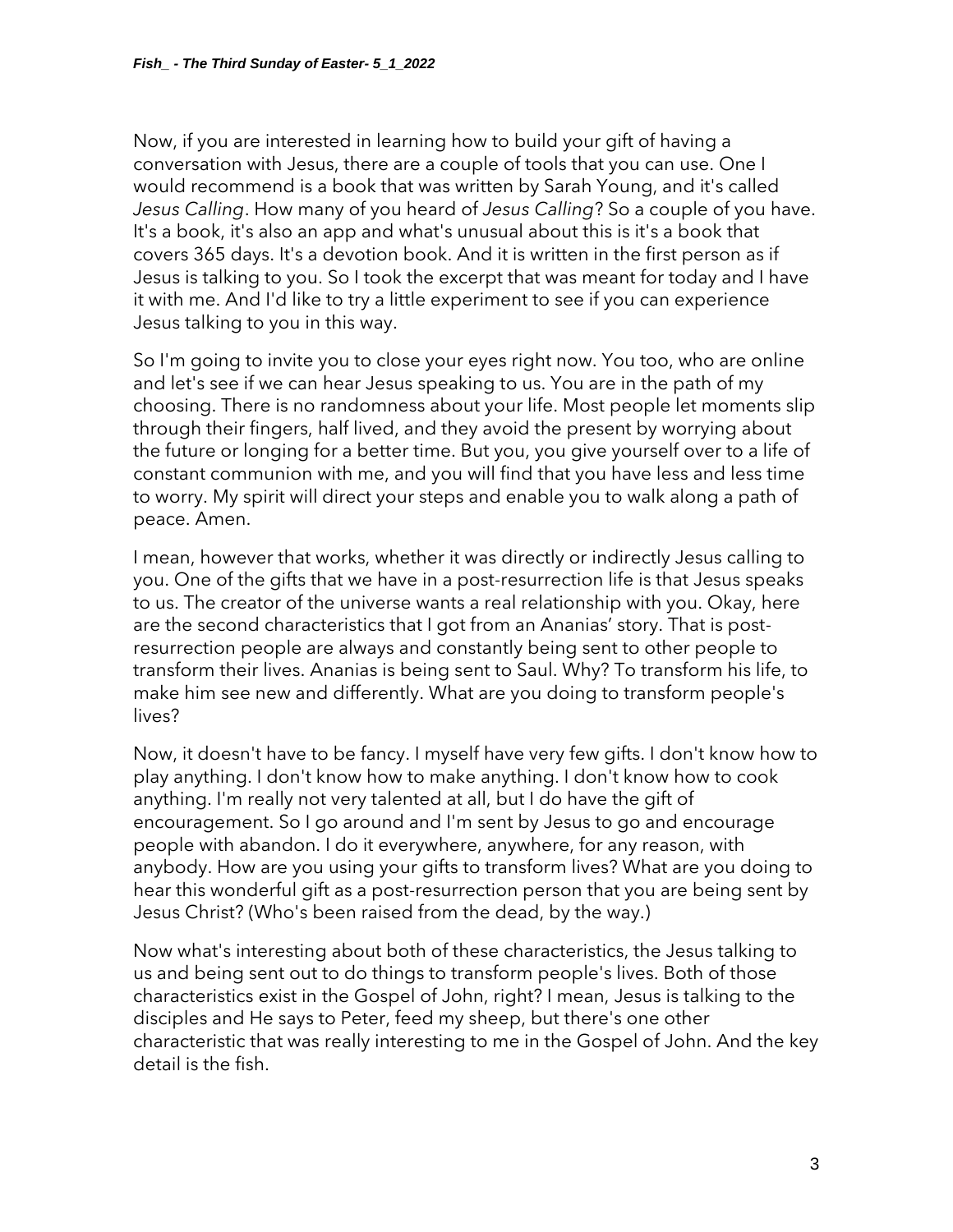Now, how many fish were there? One hundred and fifty-three. Scholars debate on the importance of that number and what does it mean? I'm going to tell you what it means. It means there was a boatload of fish. There were a lot of fish. And you know what that tells me? Post-resurrection, Jesus provides in abundance. Jesus is giving us things in abundance, and we need to remember that. We need to remember that number, 153, anytime that we think that there isn't enough because throughout the centuries, the people of the way, whether they were rich, whether they were poor, whether they were poor in spirit or rich in faith, they always understood that with the risen Christ comes abundance. Look for it and claim it.

Now, I remember a time when we were deep into COVID-tide and it was December, 2020. And I remember we had opened up the church and we had to make sure everyone was socially distant, six feet and people don't socially distance easily. So we made you socially distance when you were in the church by putting in these boxes, y'all remember that? Those big white boxes, they were two feet by two feet by two feet. So we put 1, 2, 3 in a pew so you sat over there. You sat over there, there were six feet between you. And then we put boxes in every other pew. There are 68 pews in this place, we had so many boxes. It was beautiful and insane at the same time. And it was really hard to witness.

And then at some point, if you remember, we had to actually shut down the place. So now we had boxes and no people. And I remember thinking to God, Lord, I really hate this. And I need you to get rid of these boxes. They're depressing me. So there was a parishioner who called Father Bill and said, I have an idea what to do with these boxes. Let's decorate them and we'll charge for people to decorate. We'll charge people \$50 a box to decorate. And if they give us \$50, we'll put a beautiful medallion, a gold medallion that is the cornerstone of our church, which exists outside of the church doors. And we'll take the money and we'll give it to the homeless shelter that is trying to deal with lockdown COVID and homeless people.

So I said to Father Bill, and Father Chris, I said, you know, that's a beautiful idea, but there are over 300 boxes. You guys, we can't do this because it's going to look really bad. There's going to be 50 boxes that have something decorated and the rest of them won't have anything. And it's just going to look awful. Because it's Christmas time, even if people are very generous, we'll get a hundred boxes. That's five grand, but it's still going to look awful. You know what? I forgot that we live in a post-resurrection world. Seventeen thousand dollars and every box had a medallion. God brings abundance. Jesus Christ says, there's more than enough. You live that way because that's what God and Christ has given us.